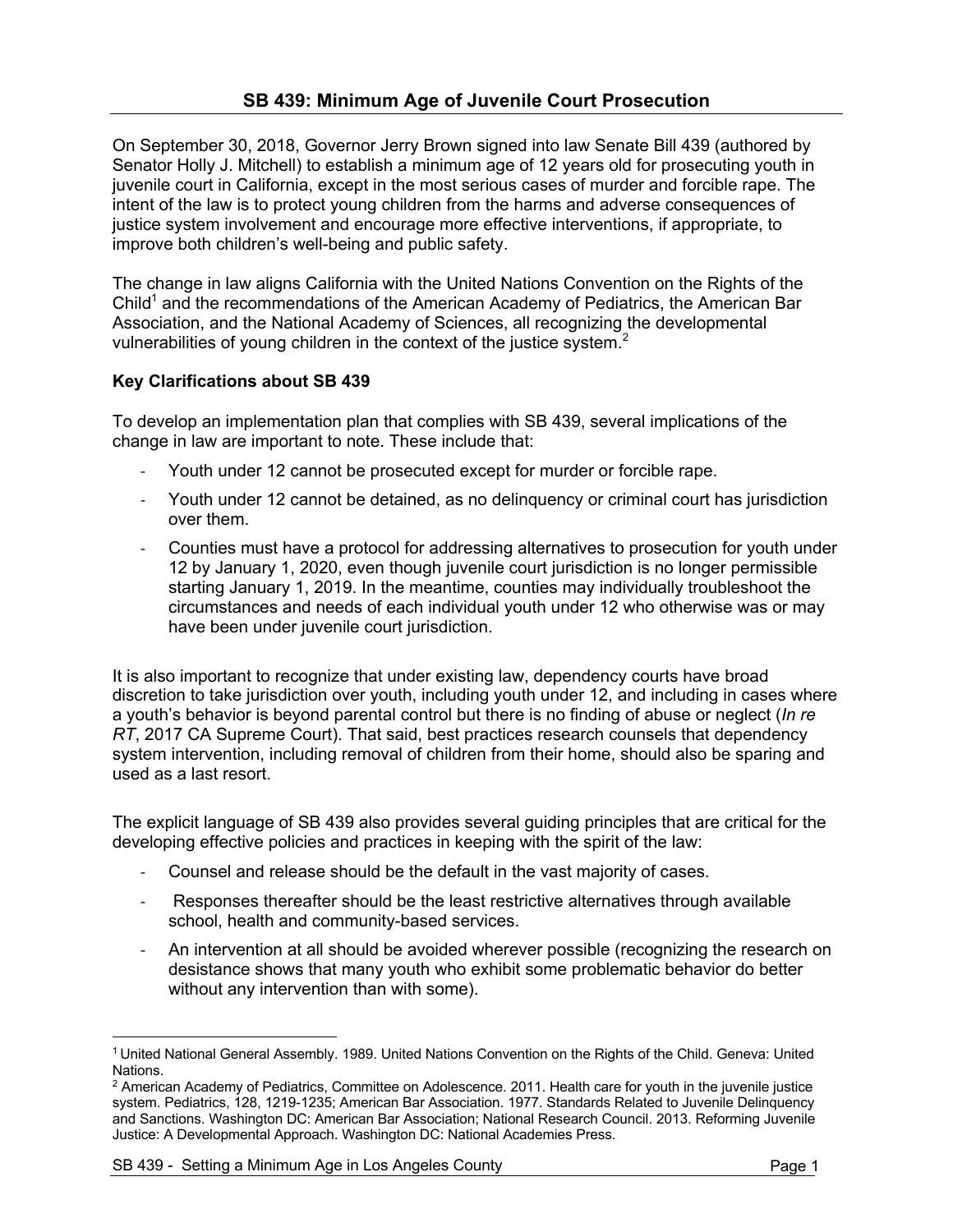## **Profile of Younger Children's Justice Involvement in Los Angeles County**

Fortunately, data shows a downward trend over the last decade in total referrals and petitions of youth under 12 in Los Angeles County:

|                          | 2007    | 2008    | 2009    | 2010    | 2011    | 2012    | 2013    | 2014    | 2015    | 2016    | 2017     |
|--------------------------|---------|---------|---------|---------|---------|---------|---------|---------|---------|---------|----------|
| Youth<br>pop<br>$(5-11)$ | 916.481 | 900.602 | 895.479 | 894.576 | 888,081 | 882,700 | 879,557 | 875,834 | 871,822 | 869,080 | N/A      |
| <b>Referrals</b>         | 268     | 213     | 137     | 97      | 101     | 95      | 79      | 57      | 35      | 34      | 47       |
| <b>Petitions</b>         | 48      | 48      | 45      | 23      | 14      | 15      | 11      |         | 4       |         | $\Omega$ |



Between 2007-2017, Black and Latino youth made up the overwhelming total of youth referred (90 percent) to the juvenile justice system:

| Referrals of Children under 12 in Los Angeles County by Race (2007-2017) |             |          |      |             |                |             |          |             |      |             |              |                    |
|--------------------------------------------------------------------------|-------------|----------|------|-------------|----------------|-------------|----------|-------------|------|-------------|--------------|--------------------|
|                                                                          | 2007        | 2008     | 2009 | 2010        | 2011           | 2012        | 2013     | 2014        | 2015 | 2016        | 2017         | Total<br>$(97-17)$ |
| <b>Black</b>                                                             | 103         | 80       | 54   | 30          | 47             | 31          | 26       | 28          | 18   | 16          | 19           | 452 (39%)          |
| Latino                                                                   | 141         | 113      | 70   | 58          | 44             | 52          | 47       | 21          | 13   | 14          | 24           | 597 (51%)          |
| White                                                                    | 19          | 16       | 9    | 6           | 7              | 10          | 4        | 6           | 3    | 2           | 3            | 85 (7%)            |
| <b>API</b>                                                               | 5           | 4        | 4    | 3           | $\overline{2}$ | 2           | $\Omega$ | 2           | 1    | 2           | 0            | 25(2%)             |
| <b>Other</b>                                                             | $\mathbf 0$ | $\Omega$ | 0    | $\mathbf 0$ | 1              | $\mathbf 0$ | 2        | $\mathbf 0$ | 0    | $\mathbf 0$ | $\mathbf{1}$ | $\overline{4}$     |
| Annual<br>total                                                          | 268         | 213      | 137  | 97          | 101            | 95          | 79       | 57          | 35   | 34          | 47           | 1163               |

Consistent with statewide data, over 80 percent of cases of younger children referred between 2007-2017 are closed or dismissed at the outset. Of those petitioned, the racial disparity increases with Black and Latino children comprising 94 percent of the total:

| Petitions of Children under 12 in Los Angeles County by Race (2007-2017) |             |          |      |             |             |             |          |             |              |             |          |                           |
|--------------------------------------------------------------------------|-------------|----------|------|-------------|-------------|-------------|----------|-------------|--------------|-------------|----------|---------------------------|
|                                                                          | 2007        | 2008     | 2009 | 2010        | 2011        | 2012        | 2013     | 2014        | 2015         | 2016        | 2017     | <b>Total</b><br>$(97-17)$ |
| <b>Black</b>                                                             | 22          | 22       | 21   | 11          | 9           | 6           | 4        | 6           | 2            | 7           | $\Omega$ | 110 (50%)                 |
| Latino                                                                   | 23          | 23       | 21   | 12          | 3           | 8           | 7        | $\mathbf 0$ | 1            | $\mathbf 0$ | 0        | 98 (44%)                  |
| White                                                                    | 2           | 3        | 3    | $\Omega$    | 2           | 1           | $\Omega$ | 1           | $\mathbf{1}$ | $\mathbf 0$ | $\Omega$ | 13 (6%)                   |
| <b>API</b>                                                               | 1           | $\Omega$ | 0    | $\mathbf 0$ | $\mathbf 0$ | $\Omega$    | 0        | $\mathbf 0$ | 0            | $\mathbf 0$ | 0        | 1                         |
| <b>Other</b>                                                             | $\mathbf 0$ | $\Omega$ | 0    | $\mathbf 0$ | $\mathbf 0$ | $\mathbf 0$ | 0        | $\mathbf 0$ | 0            | $\mathbf 0$ | $\Omega$ | $\mathbf 0$               |
| Annual<br>total                                                          | 48          | 48       | 45   | 23          | 14          | 15          | 11       | 7           | 4            | 7           | $\Omega$ | 222                       |